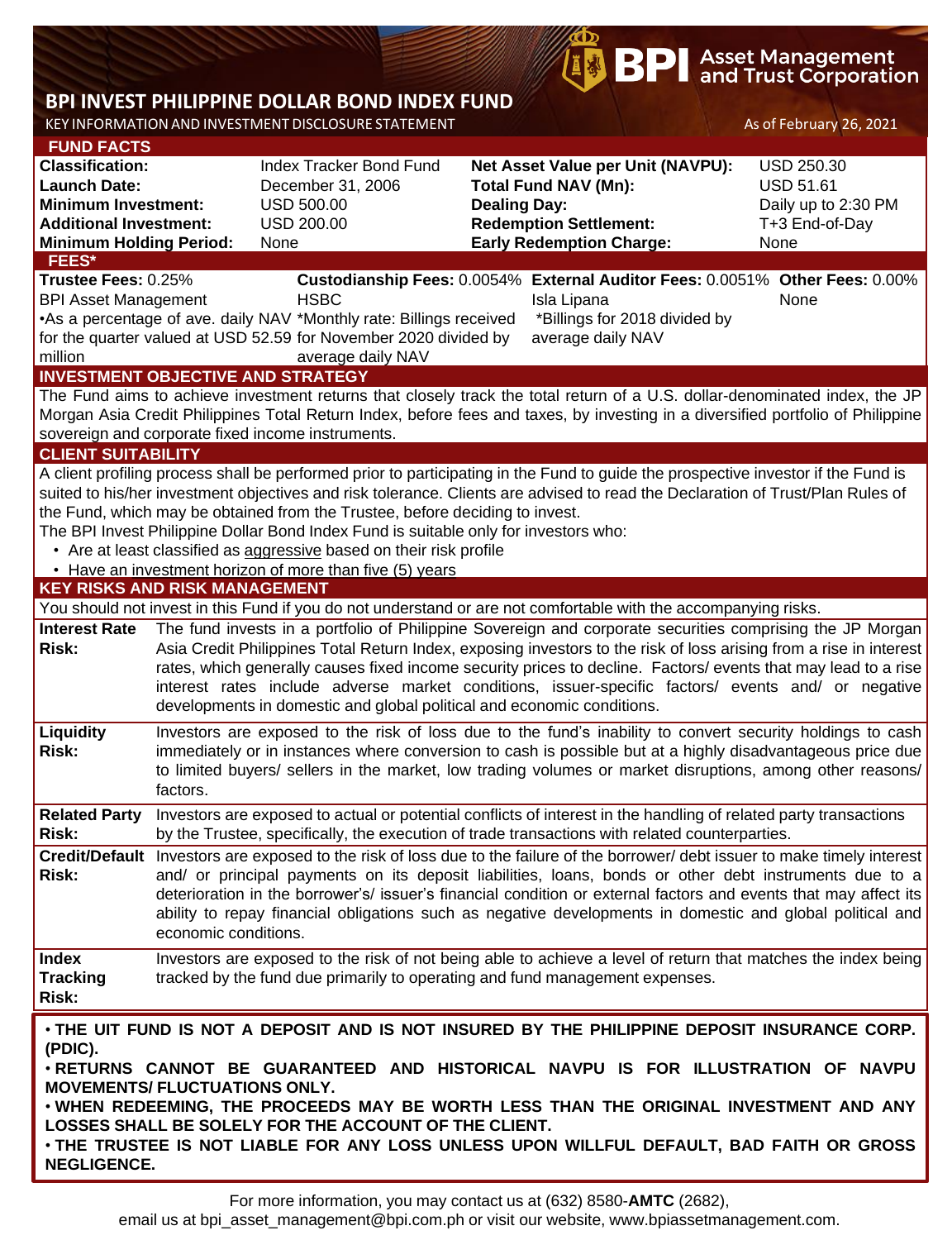### **FUND PERFORMANCE AND STATISTICS AS OF FEBRUARY 26, 2021**

(Purely for reference purposes and is not a guarantee of future results)



**Fund -2.29 -1.92 0.33 1.59 21.01 150.30 Benchmark** -2.11 -1.74 0.47 1.94 22.46 164.97

\*Benchmark is the JP Morgan Asia Credit Philippines Total Return

**Fund 1.59 7.20 6.56 4.98 4.37 6.69 Benchmark** 1.94 7.70 6.99 5.36 4.83 7.12

**Fund -2.22 6.87 13.27 -0.73 5.85 41.36 Benchmark** -2.20 7.30 13.95 -0.61 6.36 45.61

**1 mo 3 mo 6 mo 1YR 3YRS S.I.<sup>2</sup>**

**1YR 2YRS 3YRS 4YRS 5YRS S.I.**

**YTD 2020 2019 2018 2017 2016**

| <b>NAVPU over the past 12 months</b>   |        |
|----------------------------------------|--------|
| Highest                                | 256.77 |
| Lowest                                 | 230.22 |
| <b>STATISTICS</b>                      |        |
| <b>Weighted Ave Duration (Yrs)</b>     | 7.555  |
| Volatility, Past 1 Year (%) 3          | 9.32   |
| Port. Weighted Yield to Maturity (%)   | 2.618  |
| <b>Current Number of Holdings</b>      | 69     |
| Tracking Error (3-Yr) <sup>4</sup> (%) | .49    |

<sup>1</sup>Returns are net of fees.

<sup>2</sup>Since Inception

<sup>3</sup>Measures the degree to which the Fund fluctuates vis-à-vis its average return over a period of time.

<sup>4</sup>Measure of deviation between the Fund's return and benchmark returns. A lower number means the Fund's return is closely aligned with the benchmark. 5 Includes accrued income, investment securities purchased, accrued expenses, etc.

\*Declaration of Trust is available upon request through branch of account.

| <b>PORTFOLIO COMPOSITION</b>                        |           | <b>TOP TEN HOLDINGS</b> |                 |           |
|-----------------------------------------------------|-----------|-------------------------|-----------------|-----------|
| <b>Allocation</b>                                   | % of Fund | <b>Name</b>             | <b>Maturity</b> | % of Fund |
| Government                                          | 57.16     | <b>RoP</b> Bonds        | 2/2/2030        |           |
| Corporates                                          | 41.37     |                         |                 |           |
| Cash                                                | 0.19      | <b>RoP Bonds</b>        | 1/14/2031       |           |
| Time deposits and money market                      | 0.89      | <b>RoP Bonds</b>        | 1/20/2040       |           |
| Other receivables – net of liabilities <sup>5</sup> | 0.40      | <b>RoP</b> Bonds        | 2/2/2042        |           |
| <b>Maturity Profile</b>                             |           | <b>RoP</b> Bonds        | 2/1/2028        |           |
| Cash and Less than 1 Year                           | 1.97      | <b>RoP</b> Bonds        | 10/23/2034      |           |
| Between 1 and 3 Years                               | 15.44     | <b>RoP Bonds</b>        | 3/16/2025       |           |
| Between 3 and 5 Years                               | 25.63     | <b>RoP</b> Bonds        | 3/1/2041        |           |
| Between 5 and 7 Years                               | 7.52      | <b>RoP</b> Bonds        | 1/13/2037       |           |
| Between 7 and 10 Years                              | 20.41     |                         |                 |           |
| More than 10 Years                                  | 29.03     | RoP Bonds               | 1/14/2029       |           |

#### **RELATED PARTY TRANSACTIONS\***

**CUMULATIVE PERFORMANCE (%) <sup>1</sup>**

Index

**ANNUALIZED PERFORMANCE (%) <sup>1</sup>**

**CALENDAR YEAR PERFORMANCE (%) <sup>1</sup>**

The Fund has investments and trade transactions with BPI Asset Management and Trust Corporation (BPI AMTC):

Ayala Corporation – USD 0.97 million, AC Energy – USD 1.15 million, Bank of the Philippine Islands – USD 0.46 million, Globe Telecom – USD 0.57 million, Manila Water Company, Inc. – USD 0.42 million

Investments in the said outlets were approved by the BPI AMTC's Board of Directors. Likewise, all related party transactions are conducted on an arm's length and best execution basis and within established limits.

Related party in accordance with BPI AMTC's internal policy.